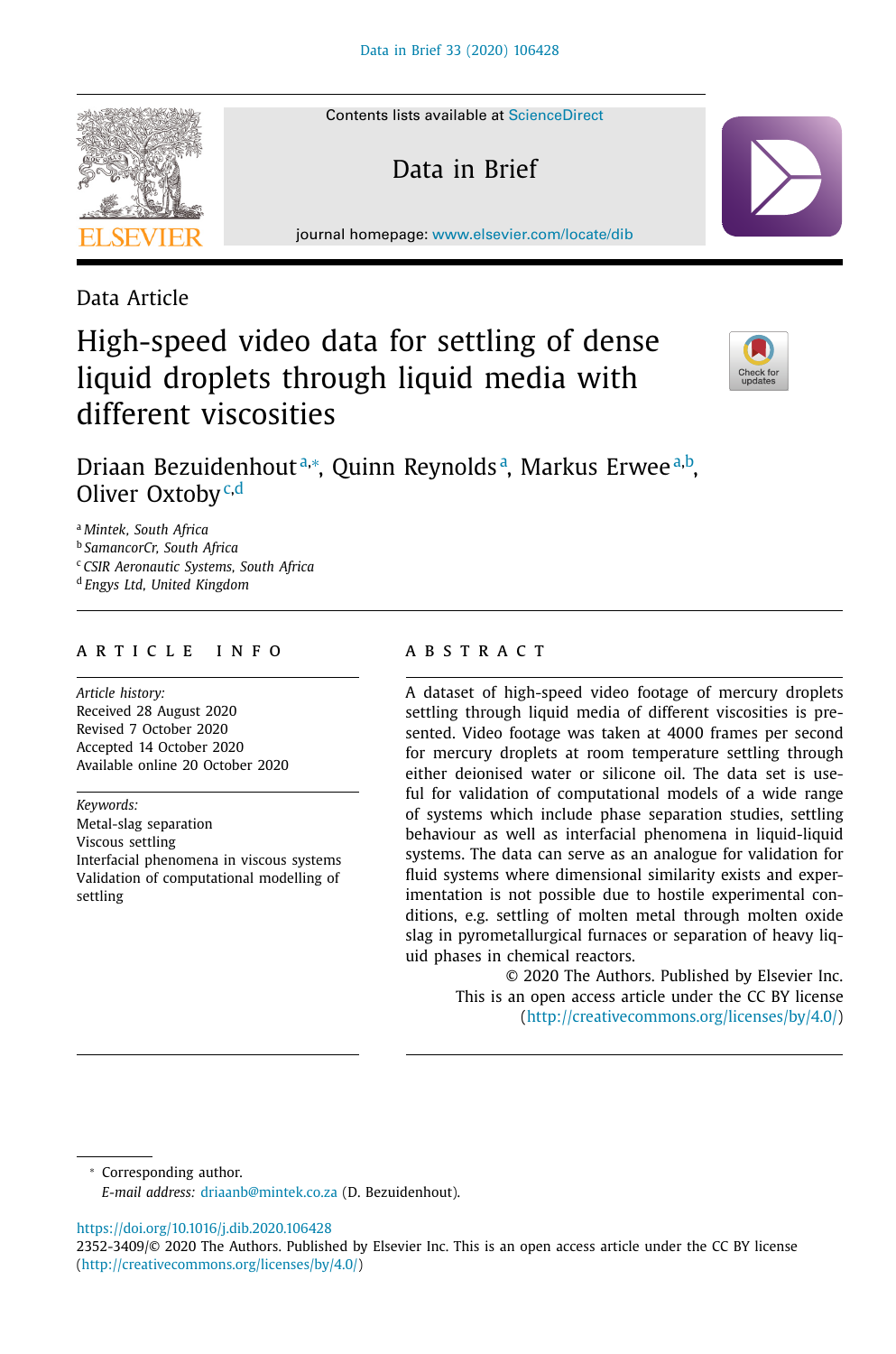## **Specifications Table**

| Subject                        | Computational mechanics                                                                                                                                                                                                                                                            |  |
|--------------------------------|------------------------------------------------------------------------------------------------------------------------------------------------------------------------------------------------------------------------------------------------------------------------------------|--|
| Specific subject area          | Validation data for computational modelling of settling behaviour in<br>multiphase liquid systems                                                                                                                                                                                  |  |
| Type of data                   | Tables, graphs, high-speed camera videos, photographs, STL file                                                                                                                                                                                                                    |  |
| How data were acquired         | High-speed videography (Olympus iSpeed 3 camera with Nikon Series<br>E 50 mm lens $f/1.8$ )                                                                                                                                                                                        |  |
| Data format                    | Raw                                                                                                                                                                                                                                                                                |  |
| Parameters for data collection | The settling and interaction of a dense liquid phase was captured<br>when moving through liquids with different viscosities.                                                                                                                                                       |  |
| Description of data collection | Mercury droplets, at room temperature, were released into a glass<br>beaker containing deionised water or silicone oil using an eye-dropper.<br>The experiment was filmed using a high-speed camera to capture the<br>settling of the mercury as it entered the water or silicone. |  |
| Data source location           | Institution: Mintek                                                                                                                                                                                                                                                                |  |
|                                | City/Town/Region: Randburg                                                                                                                                                                                                                                                         |  |
|                                | Country: South Africa                                                                                                                                                                                                                                                              |  |
| Data accessibility             | Repository name: High-speed video data for settling of dense liquid                                                                                                                                                                                                                |  |
|                                | droplets through liquid media with different viscosities.                                                                                                                                                                                                                          |  |
|                                | Data identification number: DOI: 10.17632/7crhwhmvwg.2                                                                                                                                                                                                                             |  |
|                                | Direct URL to data: https://data.mendeley.com/datasets/7crhwhmvwg                                                                                                                                                                                                                  |  |

# **Value of the Data**

- The dataset can be used for validation of computational models pertaining to settling of a dense metal phase through a less dense phase of which the viscosity is either high or low.
- The dataset is particularly useful to computational scientists and chemical/metallurgical engineers studying problems of phase separation and settling (e.g. metal settling through viscous media).
- This dataset can serve as an analogue for experiments where the direct study of settling and phase separation is not possible in situ due to harsh conditions (high temperatures, high pH environments, enclosed reactors, etc.).
- Experiments were filmed with a high-speed camera, producing digital images suitable for secondary analysis. Detail of interfacial phenomena such as deformation of the interface between dense and light phase may be studied accordingly.

#### **1. Data Description**

In computational modelling, validation data for complex multiphase flow problems are often scarce. In the field of pyrometallurgy, which involves the study of molten metal and metal oxides processed at extreme temperatures ( $>1600$  °C), there is even less data available to test computational models against. The liquid phases involved in pyrometallurgical processes vary widely in density, viscosity, and surface tension properties, significantly influencing flow and settling/separation phenomena.

The dimensional similarity in fluid mechanics problems offers a partial solution to studying high-temperature processes by matching their behaviour to that of materials at room temperature.

This dataset includes a set of videos taken using a high-speed camera of a dense metal phase, mercury, settling through other, less dense liquids at room temperature. In this case, the less dense liquids are silicone oils which have different viscosity values and deionised water. There are 20 raw video files – the experimental parameters (types of liquids used) for each video are listed in [Table](#page-5-0) 4. An example of how the raw video data may be processed further is shown in [Fig.](#page-6-0) 5.

The video files, labelled as 'DROP0xx.hsv', are in Olympus 'hsv' format. This is equivalent to Motion JPEG and can be opened by most video viewers or editors, e.g. 'VLC media player' [\[1\].](#page-7-0) For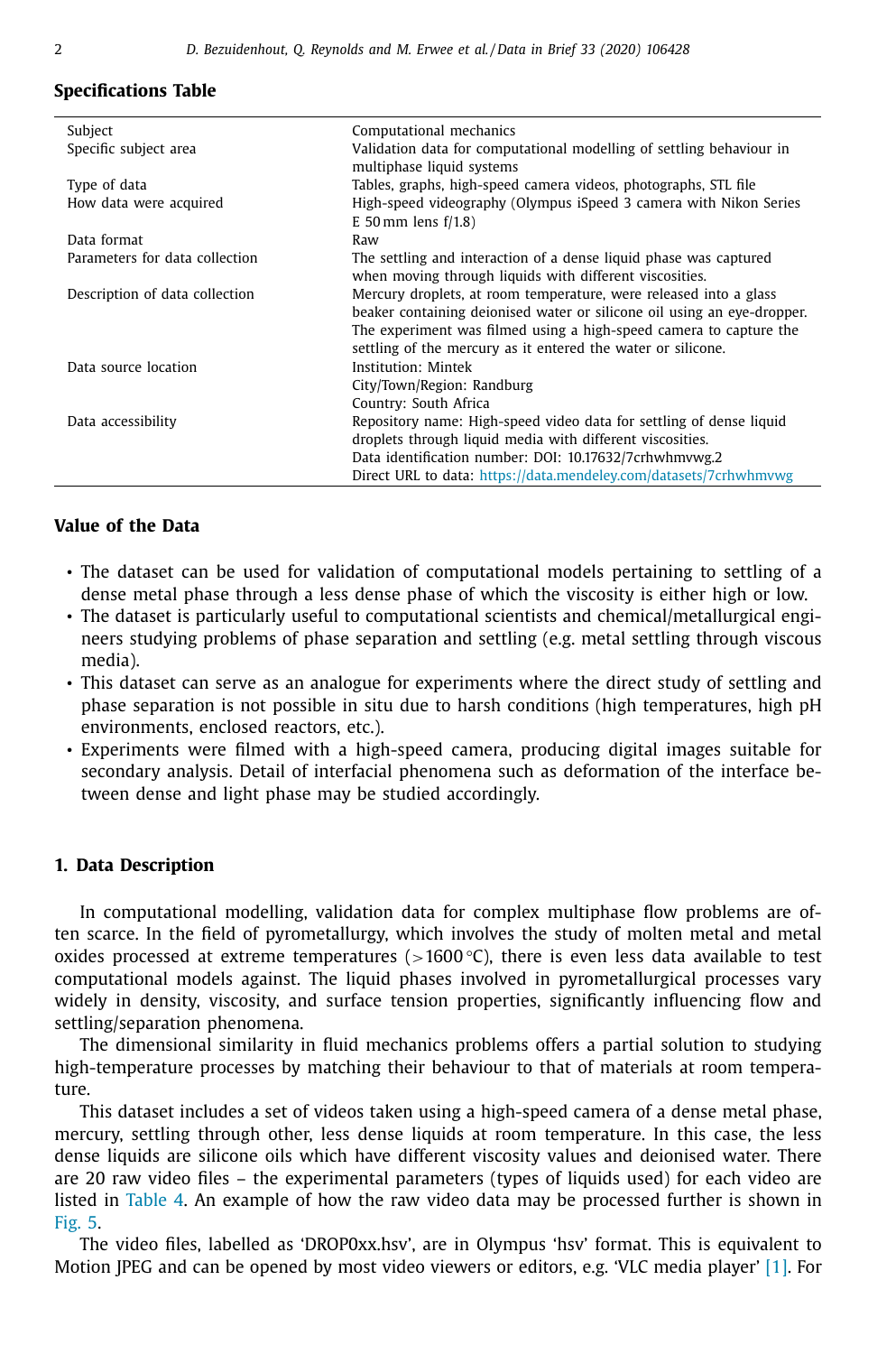each 'hsv' file there is a text 'uda' file which can be opened using any text editor – this contains the camera settings used (constant for all videos). All "hsv." format video files have also been converted to MPEG format for ease of use and can be found in the Mendeley data repository.

The data can serve as an analogue for validation of computational fluid dynamics models in systems where dimensional similarity exists and experimentation is not possible due to hostile experimental conditions, e.g. settling of molten metal through molten oxide slag in pyrometallurgical furnaces or separation of heavy liquid phases in chemical reactors. The high temperatures and hostile process conditions associated with the above-mentioned systems prevent the direct observation of settling behaviour, whereas computational models can offer a view inside such processes. These computational models need to be validated, which is where the data described in this paper is applied.

An adapter was 3D-printed in PLA plastic to reverse-mount the camera lens to the highspeed video camera. A standard STL file is included in the dataset as 'Lens adapter.stl', and may be used to reproduce a similar adapter.

## **2. Experimental Design, Materials and Methods**

#### *2.1. Experimental setup*

A standard 25 ml borosilicate glass beaker, containing some liquid mercury, was filled with silicone or deionised water and placed on the platform of a retort stand. An eye-dropper containing mercury was fixed to a clamp over the glass beaker (see 'A' in Fig. 1), keeping the tip of the eye-dropper submerged in the silicon or deionised water ('light –phase').

An Olympus iSpeed 3, full-colour 4GB model with a Nikon Series E 50 mm f/1.8 lens was used to capture the high-speed video ('B' in Fig. 1). Lighting was provided using a studio light fixture containing a 2000W, 240 V, halogen optic lamp manufactured by OSRAM (Pty.) Ltd. ('C' in Fig. 1).

The lens was mounted to the camera in reverse using the 3D-printed adapter to provide additional magnification of the experimental area of interest (see  $D'$  in [Fig.](#page-3-0) 2). White balance correction was performed using the camera's automatic adjustment function during the initial setup of the experimental equipment and remained unchanged for all tests. Recording and clip selection were performed manually by the camera operator during and after each test.



**Fig. 1.** General arrangement of the experimental setup (*A* = eye-dropper fixed to retort stand over a standard borosilicate glass beaker,  $B =$ high-speed camera,  $C =$ studio light).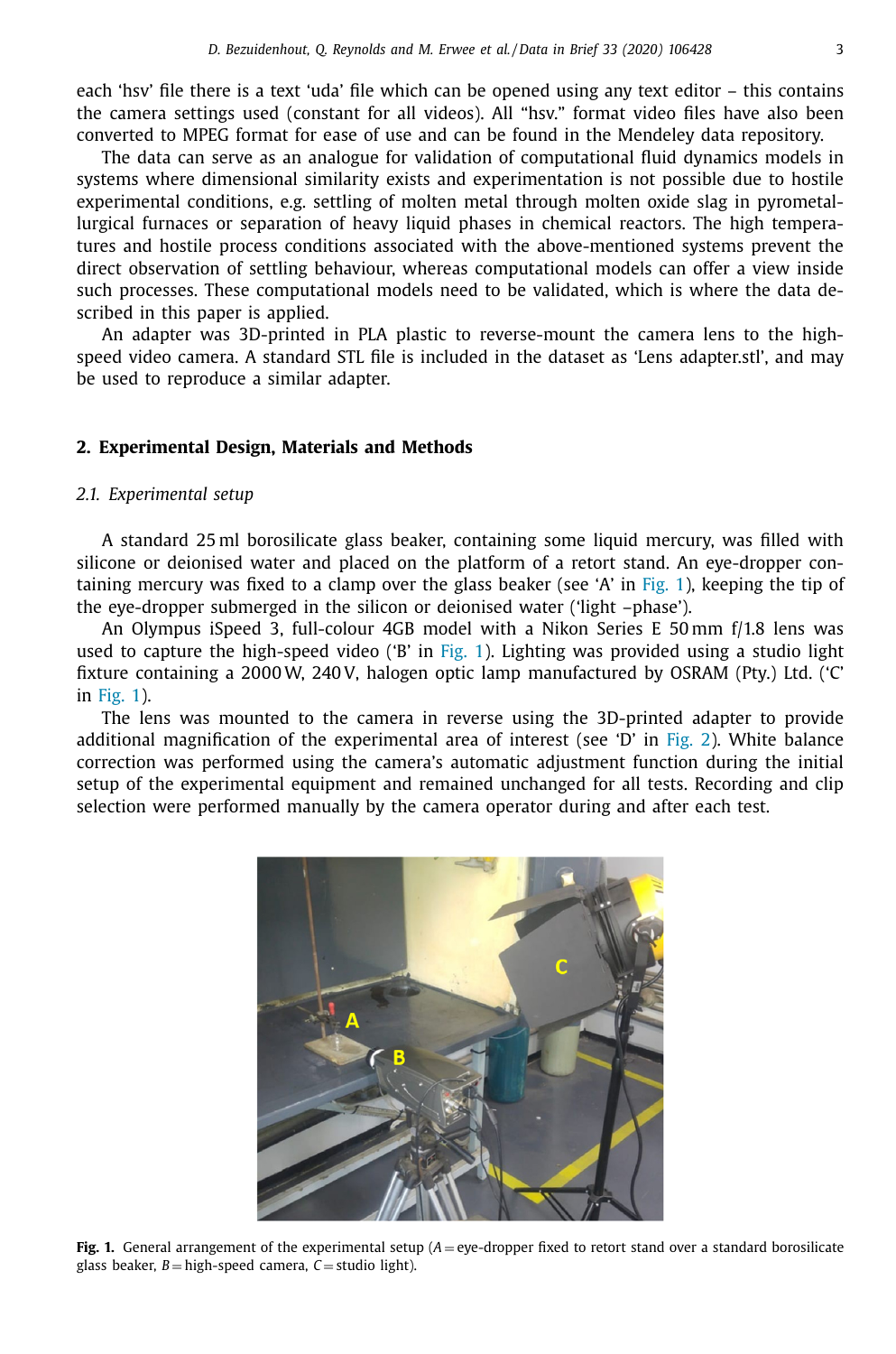<span id="page-3-0"></span>

**Fig. 2.** Detail arrangement of camera and eye-dropper (*D* = 3D-printed lens adapter to connect the reversed camera lens to the high-speed camera).



**Fig. 3.** Micro still photograph of the dropper tip.

Once all of the components were in place, the studio light was switched on and the mercury droplet released by squeezing the rubber on the eye-dropper. Mercury droplets were released in either silicon oil or deionized water as detailed in section 0 of this paper. The high-speed video camera recording cycle was activated as the mercury droplet was released, allowing a video clip to be selected illustrating the mercury droplet decent, through the 'light-phase', and contact with the mercury bath.

The eye-dropper used to release the mercury droplets is the only available scale reference in the video image data. The eye-dropper's dimensions were quantified by taking a macro still photograph (Fig. 3) and measuring the dropper diameter at different distances from the tip using a Vernier caliper. Measurements were repeated 5 times, with the minimum and maximum readings used to estimate the error. A similar procedure was followed for a calibration ruler included in the image. The results with combined measurement errors are shown in [Table](#page-4-0) 1 and [Fig.](#page-4-0) 4. The dropper dimensions for the tip section were also fitted to an empirical equation for easier analysis:

$$
d = 3.371 + 0.05554 \exp(0.2498 z)
$$

where *d* is the dropper diameter and *z* is the distance from the tip, both in mm.

#### *2.2. Materials*

The liquid materials used were deionised water, triple-distilled metallic mercury (Minema chemicals, CAS No 7439–97–6) [\[2\]](#page-7-0) and silicone oil viscosity standards (Brookfield Ametek) [\[3\].](#page-7-0) The densities of the deionised water, silicone oil, and mercury are listed in [Table](#page-4-0) 2 at 25 °C. The silicone oil standards are typically used for calibration of viscometers, and their viscosities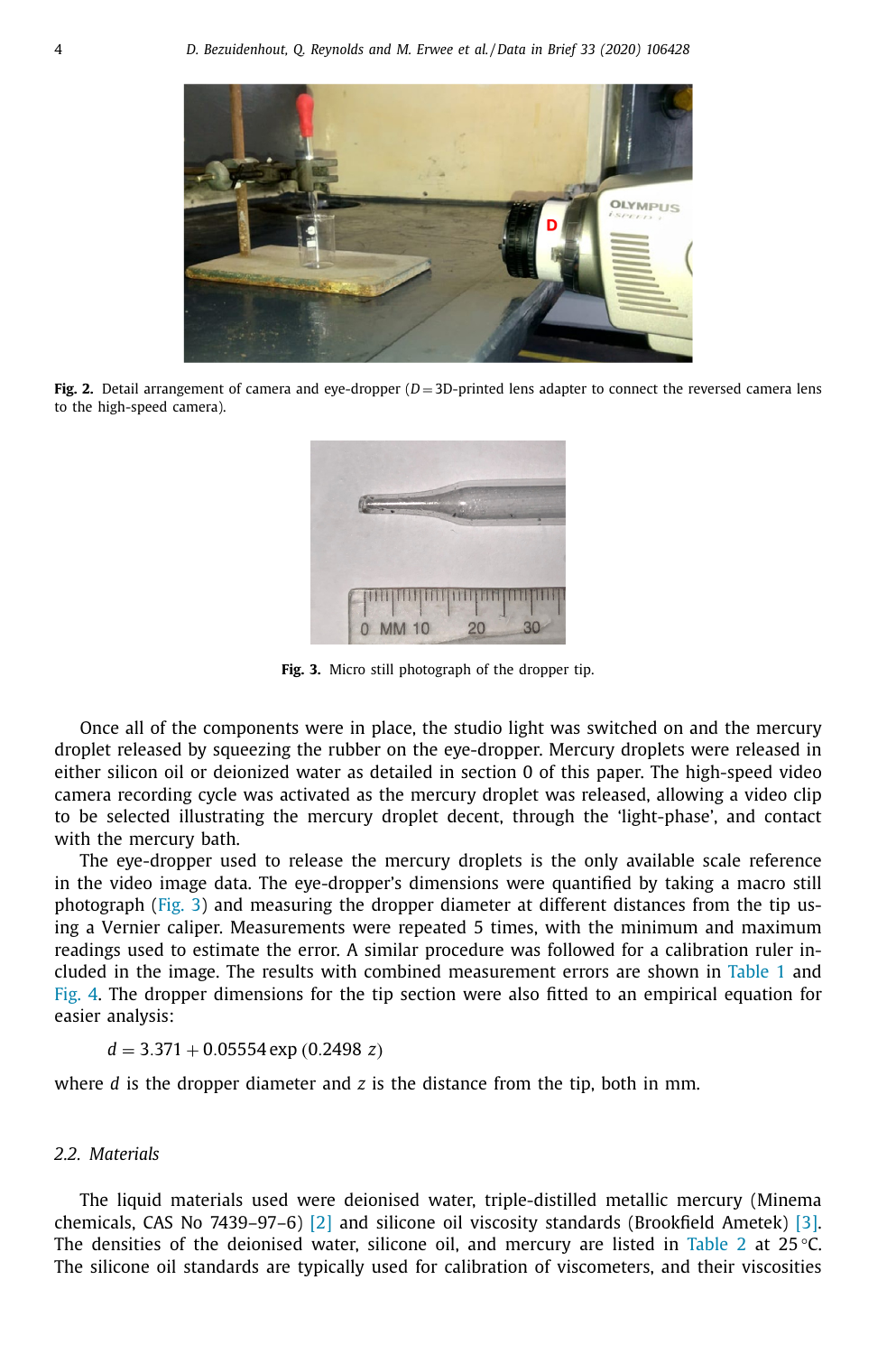#### <span id="page-4-0"></span>**Table 1**

Measured diameter of dropper at different distances from the tip.

| z: $avg$ (min, max) [mm] | $d$ : avg (min, max) [mm] |
|--------------------------|---------------------------|
| 1.813 (1.805, 1.821)     | 3.486 (3.466, 3.506)      |
| 3.626 (3.610, 3.643)     | 3.492 (3.466, 3.515)      |
| 5.439 (5.415, 5.464)     | 3.601 (3.565, 3.634)      |
| 7.252 (7.220, 7.286)     | 3.697 (3.673, 3.725)      |
| 9.065 (9.025, 9.107)     | 3.889 (3.863, 3.916)      |
| 10.878 (10.830, 10.929)  | 4.202 (4.170, 4.244)      |
| 12.691 (12.635, 12.750)  | 4.685 (4.648, 4.727)      |
| 14.504 (14.440, 14.572)  | 5.493 (5.451, 5.546)      |
| 16.316 (16.245, 16.393)  | 6.626 (6.588, 6.667)      |
| 18.129 (18.051, 18.215)  | 7.763 (7.717, 7.814)      |
| 19.942 (19.856, 20.036)  | 8.173 (8.123, 8.224)      |
| 21,755 (21,661, 21,858)  | 8.330 (8.285, 8.379)      |
| 23.568 (23.466, 23.679)  | 8.341 (8.294, 8.397)      |
|                          |                           |



**Fig. 4.** Measured diameter of dropper at different distances from the tip (cross sizes show estimated measurement error).

## **Table 2**

Material properties of liquid materials used during the experiment.

| Material                          | Viscosity [Pa.s] @ 25 °C | Density [kg/m <sup>3</sup> ] @ 25 °C |
|-----------------------------------|--------------------------|--------------------------------------|
| Dejonised water                   | $0.00548$ [4]            | $982.3$ [4]                          |
| 100 cP Viscosity standard         | $0.0966$ [3]             | $965$ [3]                            |
| 500 cP Viscosity standard         | $0.498$ [3]              | 970 [3]                              |
| Triple-distilled metallic mercury | $0.001544$ [4]           | 13,550 [2]                           |

are quoted to be accurate within 1% by the manufacturer. Two silicone oils were used, with viscosities of 0.0966 Pa.s and 0.498 Pa.s at 25 °C. These two viscosity standards were selected as it cover a range of possible liquid slag viscosities, which is what this data was intended for.

#### *2.3. Experimental conditions*

The experimental conditions are given in [Table](#page-5-0) 3. The 'dense phase' refers to mercury settling through the 'light phase' which is either silicone oil or water. Note that tests 2 to 11 were repeats of test 1 (mercury-oil with oil viscosity of 0.0966 Pa.s), while tests 13 and 14 are repeats of test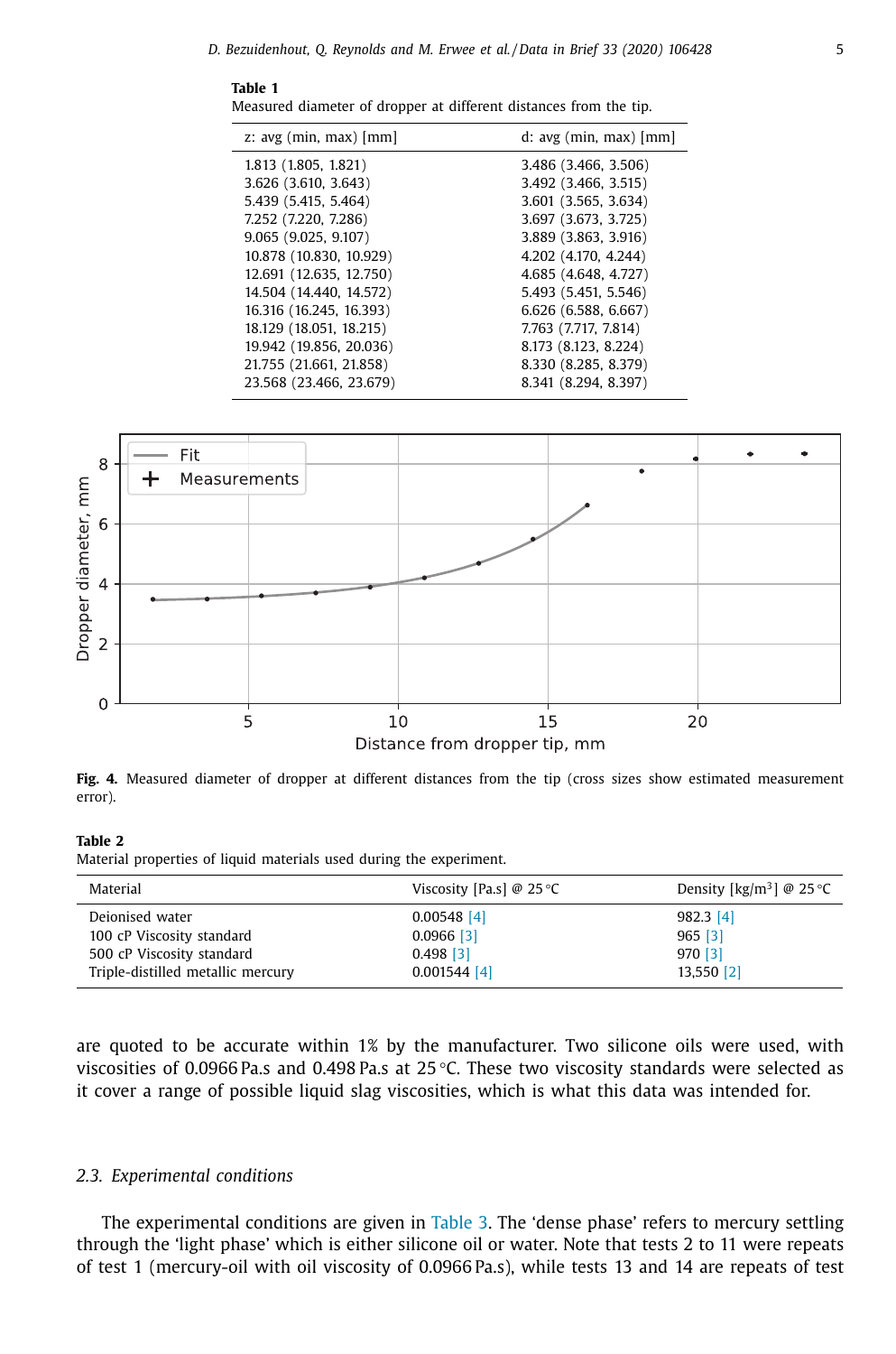#### <span id="page-5-0"></span>**Table 3** Test conditions for settling experiments.

| Test number | Dense phase | Light phase               | Video file  |
|-------------|-------------|---------------------------|-------------|
|             | Mercury     | Silicone oil, 0.0966 Pa.s | DROP002.hsv |
| 2           | Mercury     | Silicone oil, 0.0966 Pa.s | DROP003.hsv |
| 3           | Mercury     | Silicone oil, 0.0966 Pa.s | DROP004.hsv |
| 4           | Mercury     | Silicone oil. 0.0966 Pa.s | DROP005.hsv |
| 5           | Mercury     | Silicone oil, 0.0966 Pa.s | DROP006.hsv |
| 6           | Mercury     | Silicone oil, 0.0966 Pa.s | DROP007.hsv |
|             | Mercury     | Silicone oil, 0.0966 Pa.s | DROP008.hsv |
| 8           | Mercury     | Silicone oil, 0.0966 Pa.s | DROP012.hsv |
| 9           | Mercury     | Silicone oil. 0.0966 Pa.s | DROP013.hsv |
| 10          | Mercury     | Silicone oil. 0.0966 Pa.s | DROP014.hsv |
| 11          | Mercury     | Silicone oil. 0.0966 Pa.s | DROP015.hsv |
| 12          | Mercury     | Silicone oil. 0.498 Pa.s  | DROP016.hsv |
| 13          | Mercury     | Silicone oil. 0.498 Pa.s  | DROP017.hsv |
| 14          | Mercury     | Silicone oil, 0.498 Pa.s  | DROP018.hsv |
| 15          | Mercury     | Dejonised water           | DROP019.hsv |
| 16          | Mercury     | Dejonised water           | DROP020.hsv |
| 17          | Mercury     | Dejonised water           | DROP021.hsv |
| 18          | Mercury     | Dejonised water           | DROP022.hsv |
| 19          | Mercury     | Deionised water           | DROP023.hsv |
| 20          | Mercury     | Deionised water           | DROP024.hsv |

12 (mercury-oil with oil viscosity of 0.498 Pa.s). Tests 16 to 20 are a repeat of test 15 (mercurywater).

#### *2.4. Settings and parameters used for high-speed camera*

Settings used for the camera are shown in Table 4.

#### *2.5. Example of image correction and analysis*

The experimental setup involves photography of the droplet impact through a cylindrical glass beaker in air. Assuming dropper and droplet are positioned on the beaker's centreline, the system behaves optically as an aplanatic semi-circular lens and magnifies the region of interest in the horizontal direction by a factor of  $n_b/n_a$ , where  $n_b$  and  $n_a$  are the refractive indices of the beaker material and air respectively  $[5]$ . In the case of the borosilicate glass beakers used in this experiment, the magnification factor is approximately 1.51  $[6]$ , and the raw frame images from the video files must be resized accordingly to compensate for the distortion of the image. This is shown in [Fig.](#page-6-0) 5b.

After distortion correction, pixel-to-length conversion information may be obtained with manual or automated image processing methods using the shape of the dropper tip as a

| Table 4 |  |                                      |
|---------|--|--------------------------------------|
|         |  | Camera settings for video recording. |

| Parameter           | Setting                              |
|---------------------|--------------------------------------|
| Recording rate      | 4000 frames per second               |
| Frame-to-frame time | $0.25$ ms                            |
| Shutter speed       | $0.25$ ms                            |
| Trigger             | Manual (falling edge)                |
| Video resolution    | $608 \times 688$                     |
| Video file format   | Olympus HSV (MJPEG, 7:1 compression) |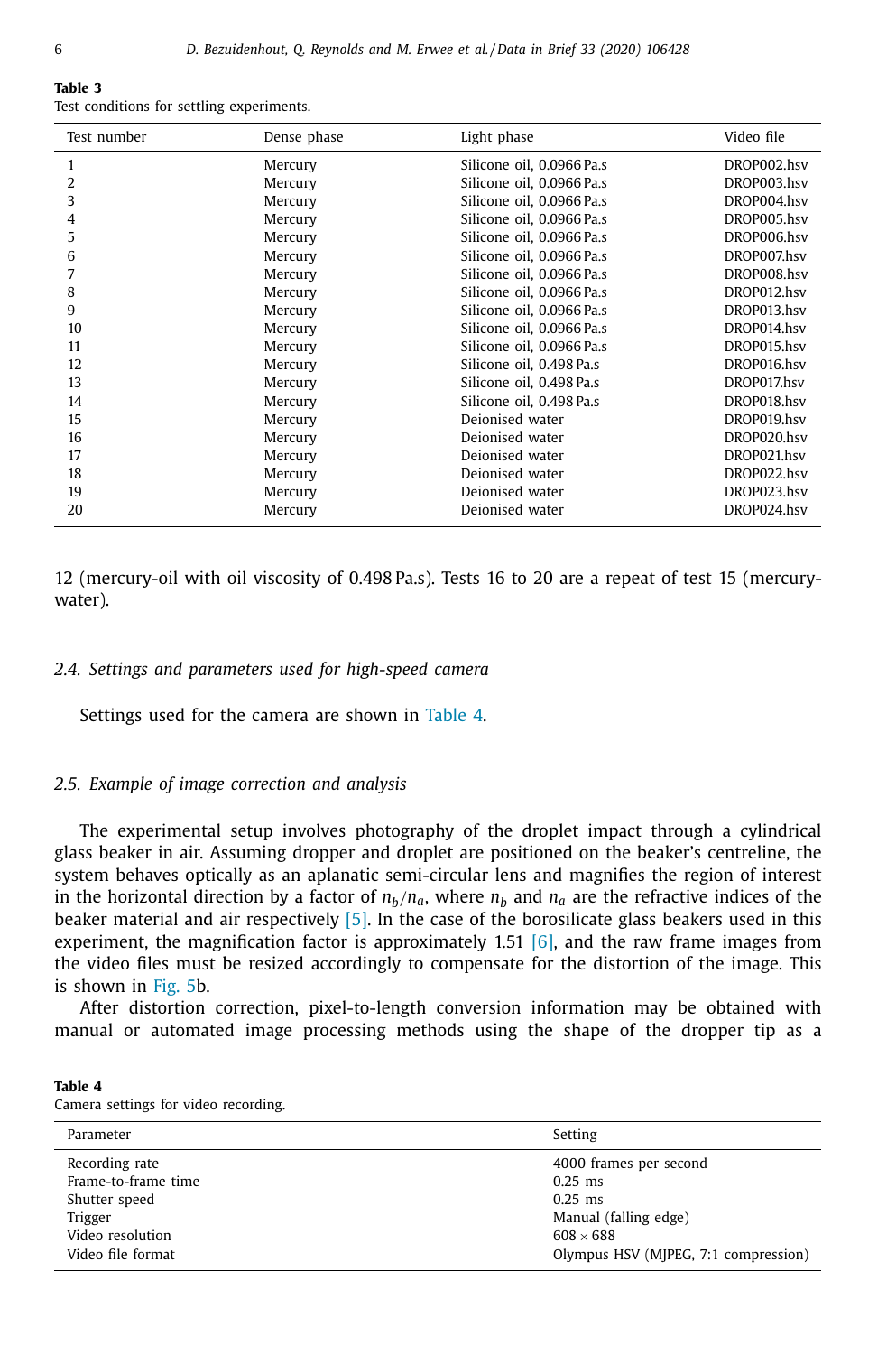<span id="page-6-0"></span>

**Fig. 5.** Example of basic image analysis for frame 4 of 456 from test 3 (DROP004), (a) raw image, (b) correction for distortion, (c) annotated with measurements.

reference length. In this example case the diameter of the dropper tip in pixels was measured at several locations using ImageJ 1.52p  $[7]$ , and relevant dimensions of interest measured and converted to mm using the dropper tip shape information given in [Fig.](#page-4-0) 4. The results are shown in Fig. 5c.

## **3. Safety, health, environment, and quality requirements**

All procedures were followed in accordance with the material safety data sheets and comply with all regulations, legislation, conventions and requirements that affect Safety, Health, Environment, Quality and Radiation Protection.

The MSDS for the triple distilled mercury from Minema chemicals (CAS No 7439–97–6) can be found at the following link - <http://www.minema.co.za/MSDSpdf/M5100>

The MSDS for the 0.0966 Pa.s silicone oil viscosity standards by Brookfield Ametek can be found at the following link -https://www.brookfieldengineering.com/-/media/ [ametekbrookfield/safety%20data%20sheets/silicone%20viscosity%20standards%20general%](https://www.brookfieldengineering.com/-/media/ametekbrookfield/safety%20data%20sheets/silicone%20viscosity%20standards%20general%20purpose/sds%20silicone%20100%20cp.pdf?la=en) 20purpose/sds%20silicone%20100%20cp.pdf?la=en

The MSDS for the 0.498 Pa.s silicone oil viscosity standards by Brookfield Ametek can be found at the following link -https://www.brookfieldengineering.com/-/media/ [ametekbrookfield/safety%20data%20sheets/silicone%20viscosity%20standards%20general%](https://www.brookfieldengineering.com/-/media/ametekbrookfield/safety%20data%20sheets/silicone%20viscosity%20standards%20general%20purpose/sds%20silicone%20500%20cp.pdf?la=en) 20purpose/sds%20silicone%20500%20cp.pdf?la=en

The MSDS for deionised water can be found at the following link -https://www.fishersci.com/ [shop/msdsproxy?storeId=10652&productName=23751628](https://www.fishersci.com/shop/msdsproxy?storeId=10652&productName=23751628)

## **Declaration of Competing Interest**

The authors declare that they have no known competing financial interests or personal relationships which have, or could be perceived to have, influenced the work reported in this article.

#### **Acknowledgments**

This paper is published by permission of Mintek.